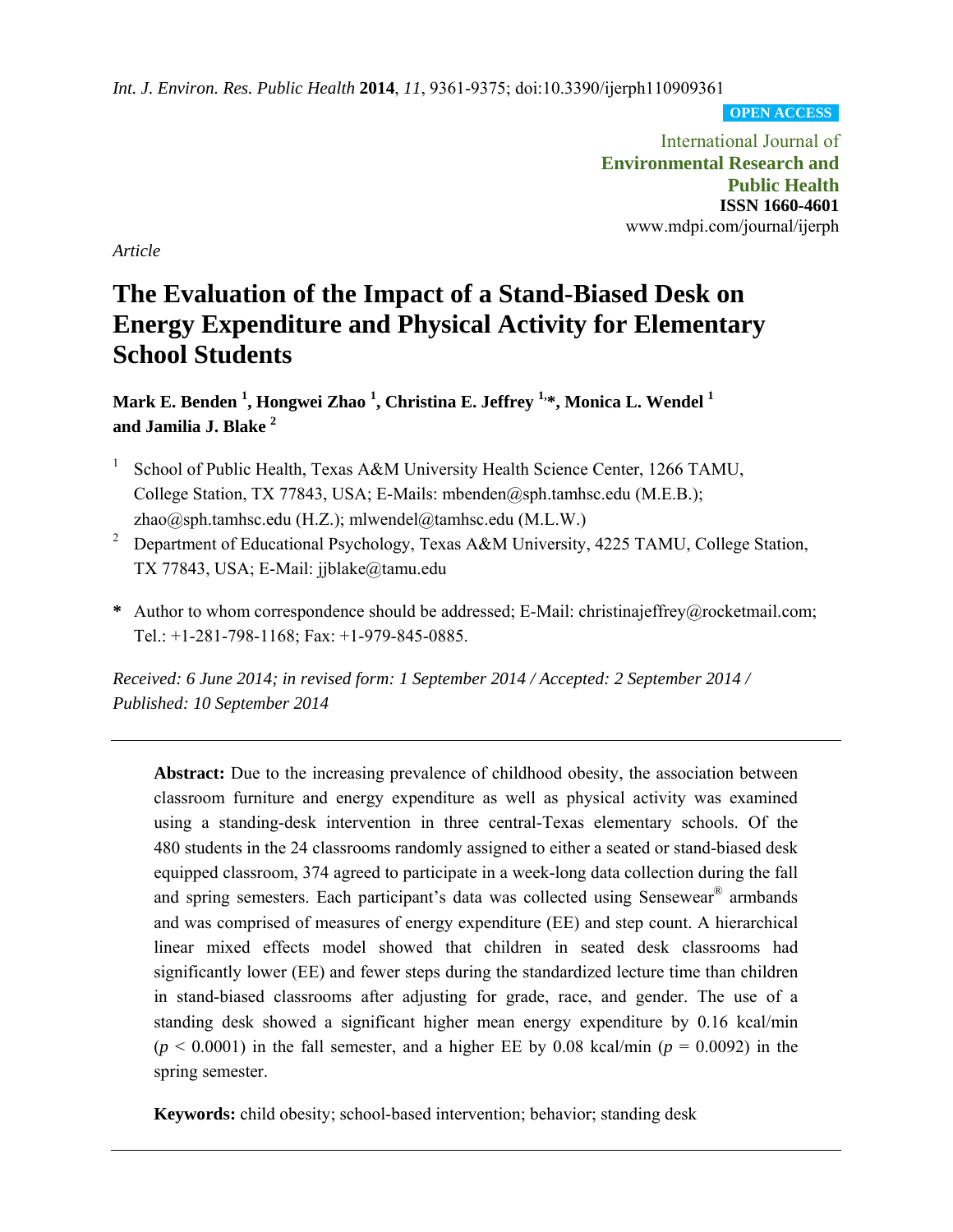## **1. Introduction**

The prevalence of childhood obesity has spread at an alarming rate over the past several decades and currently serves as a significant threat to healthy physiological, behavioral, and psychological child development. According to the Centers for Disease Control and Prevention, obesity affects 17% of the child and adolescent population [1–4]. Obesity in childhood potentially holds serious consequences for physical health and functioning in later life, as obese children are also likely to be overweight or obese as adults [3]. Due to these major health concerns, targeted prevention and management for the childhood obesity pandemic has become a prominent focus in public health research and practice.

#### *1.1. Complications Related to Childhood Obesity*

Children who are overweight or obese are at higher risk for numerous health and emotional problems, including asthma, joint problems, sleep apnea, type II diabetes, high blood pressure, depression, anxiety, low self-esteem, and social problems [5–7]. Long-term physiological complications may also include musculoskeletal strain, discomfort, and illness associated with hip, knee, and foot structures [8]. These health problems related to childhood obesity have also contributed to significant increases in healthcare cost in adults, with obesity-related medical treatment amounting to roughly \$147 billion in 2009 alone [1]. Academically, children who are overweight or obese are also more likely to repeat a grade in school, exhibit higher absenteeism, experience peer victimization, be placed in remedial classes, and show abnormal scores on behavior rating scales [1,5,7,9]. These behavioral and academic consequences may play a role in later occupational and emotional success.

#### *1.2. School Environment as an Intervention Site*

Childhood obesity is generally considered to be influenced by multiple factors, including genetics, family lifestyle, surrounding environment, and parental modeling [10,11]. As a result, applying a single intervention to treat all factors related to childhood obesity poses a significant challenge, as resources are not equally effective or available for all populations. Research particularly shows a higher prevalence of childhood obesity in low socioeconomic (SES) and ethnic minority populations, which may result from limited health education exposure and affordability of certain obesity-targeted interventions [4,12,13]. As a result, treatment has expanded to school environments in which pervasive, sustainable, cost-efficient lifestyle choices can be exposed to children of all weight groups and across all socioeconomic and ethnic enclaves [14].

In 1987, roughly 72% of a sample of elementary school principals reported that they did not believe that school-based interventions were ideal in the treatment of childhood obesity, with some principals expressing doubt that teachers and parents would support such programs [3,15]. Ten years later, a similar sample of principals still identified major barriers in the employment of child obesity prevention programs, including a lack of training, limited materials, potential disruption of classroom time, a lack of funding, and interference with staff time [3]. While the view of schools as an intervention site has drastically changed in recent years, many such barriers still exist and oftentimes lead to timely, costly, or insufficient health programs.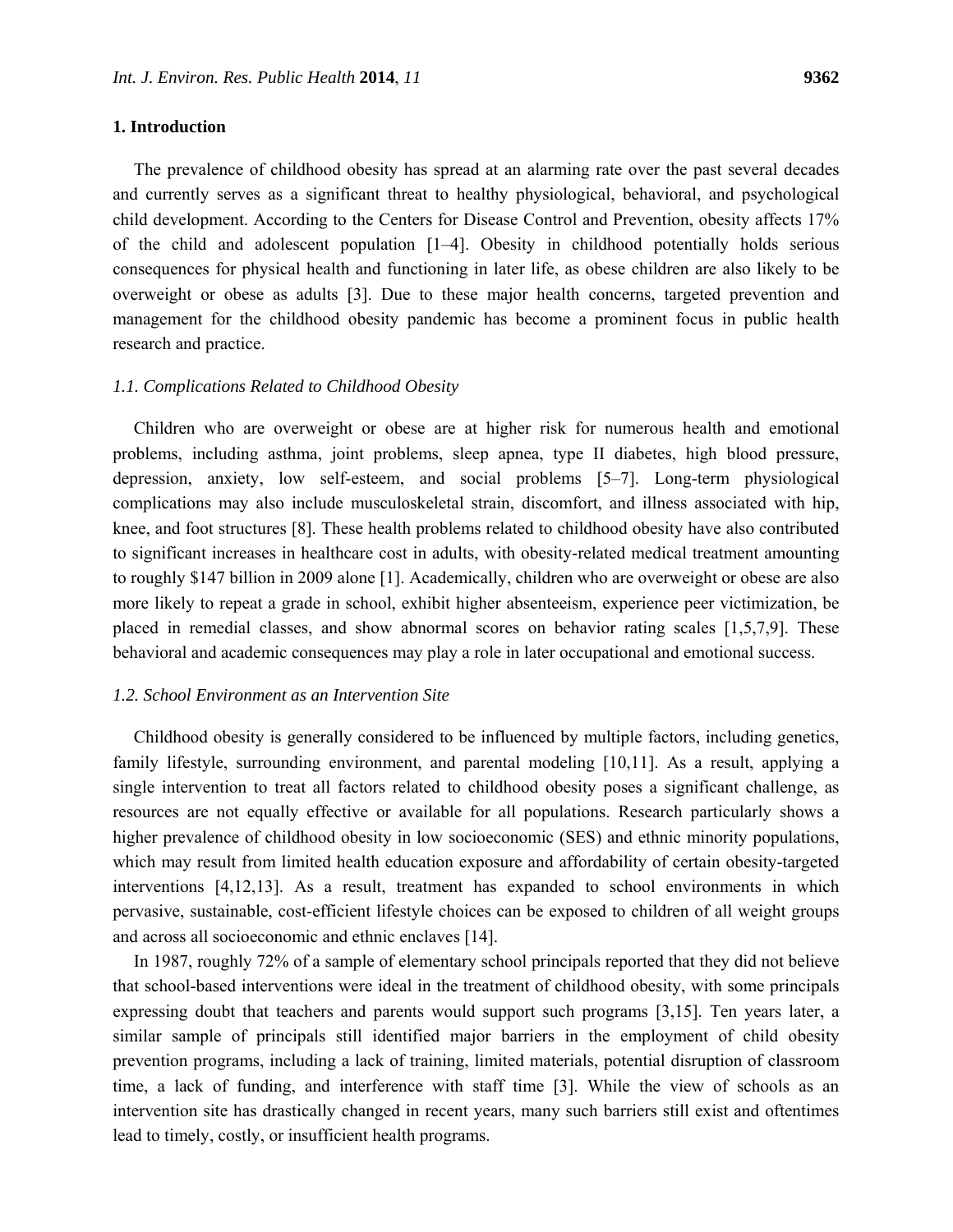Modifying school food choices by providing healthier alternatives and limited access to high caloric food is a popular school-based obesity intervention, but it has not shown a consistent relation to long-term eating behaviors and is less frequently identified as an ideal obesity intervention [11,12]. Instead, the best preventive strategy for adult inactivity may be through the establishment of physical fitness patterns during childhood [16]. However, in spite of the presence of physical education and recess time during the school day, time spent in a school setting typically shows a negative association with physical activity [11]. Increased standardized testing and lecture time have also contributed to this negative association, as they create diminished opportunities to be active throughout the school day [17,18]. Children do not tend to compensate for these lost opportunities for physical activity, and prolonged sedentary behavior has become associated with decreased energy expenditure, poor school performance, and negative health outcomes [19,20]. This has resulted in a surge in the perception that sedentary behavior is a significant factor in childhood obesity, with 95.3% of a broad sample of school nurses now reporting concern in this area, compared to only 59% in 1987 [3,21].

## *1.3. Creating Activity-Permissive Classrooms with Stand-Biased Desks*

As many obesity interventions can require exorbitant time demands from teachers and administration, modification of classroom settings to create an activity-permissive environment, specifically through the introduction of stand-biased desks, represents a potentially fruitful approach to combatting childhood obesity [22]. Stand-biased, or "standing" desks are passive, low-risk classroom interventions that allow students to sit or stand at their desks during lecture time at their discretion. With these standing workstations, children have the opportunity to increase physical activity and caloric expenditure, as well as to relieve stress on spinal structures that may occur with traditional desks [17,22,23].

Our previous pilot studies showed an increase in energy expenditure and the amount of steps taken within children in a single grade level and school who switched from seated to standing desks in five classrooms over the course of one school year [17,23,24]. Considering the increase of physical activity in the school day has been related to the reduction of childhood obesity, increased caloric expenditure, and heightened academic success in children of all weight groups, examination of cost-effective interventions, such as stand-biased desks, is crucial in the war against childhood obesity [5]. The purpose of the current study is to further examine the energy expenditure and level of physical activity impacted by stand-biased desks in a large sample of elementary school children in multiple grades and schools, across an entire school year.

#### **2. Methods**

Following approval by the Institutional Review Board (IRB) Human Subjects Protection Program at Texas A&M University and the College Station Independent School District Research Review Board (CSISD), 24 teachers representing 480 students from across three elementary schools were consented to the study, with 374 of the 480 students ultimately consenting and assenting at the start of the fall semester as well. Due to funding constraints, a three school model was selected by researchers, which were selected randomly by CSISD from 10 potential elementary schools in the district.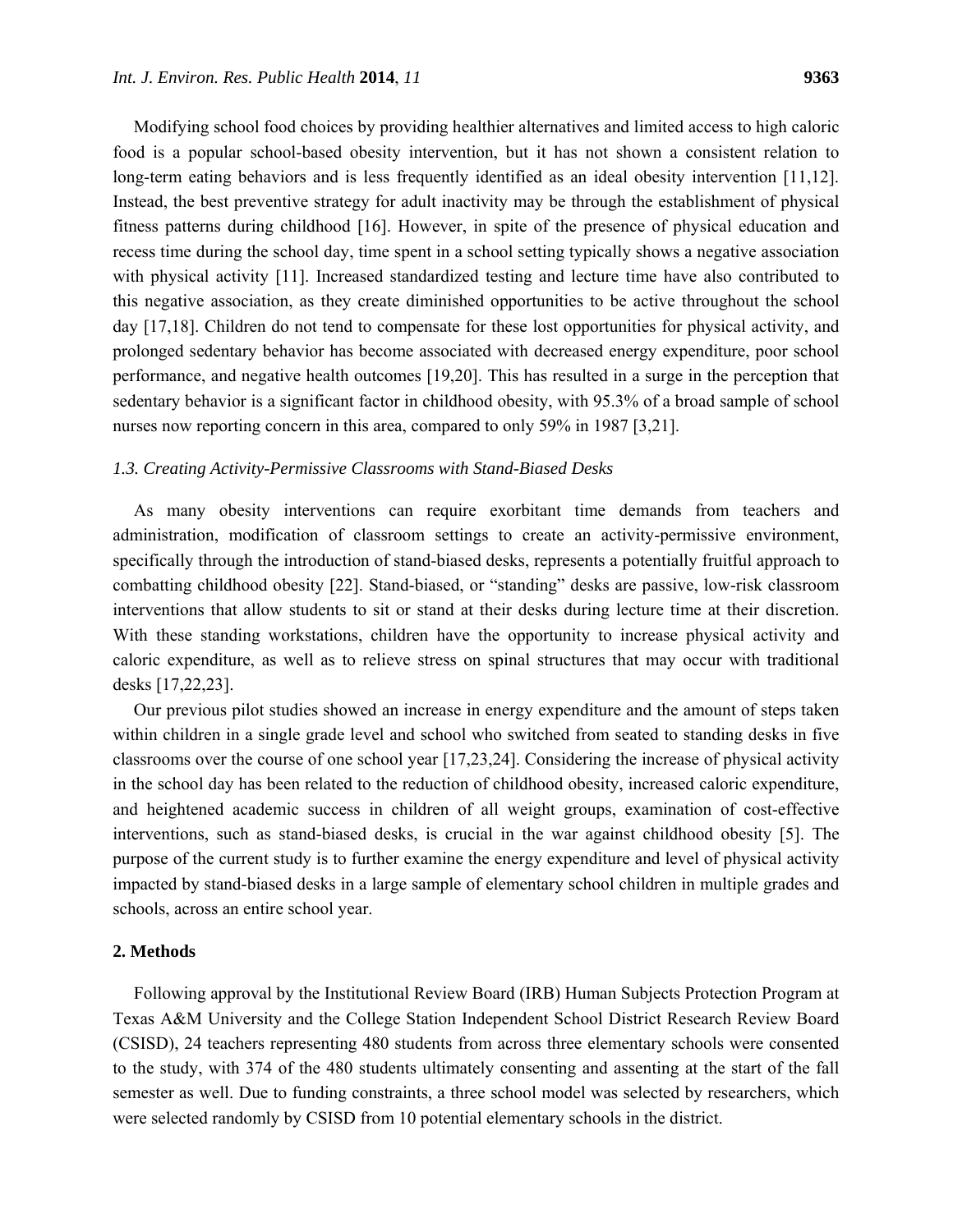A total of eight classrooms went through the consent/assent process to participate in the study from each elementary school. These comprised of two grades, with four classrooms measured per grade. Within each grade at each school, two classrooms were assigned to activity permissive environments, and two were assigned to traditional desks. These traditional desks, Model 2200 FBBK Series by Scholar Craft Products (Birmingham, AL), were provided by the school district, as were the

accompanying chairs (9000 Classic Series, by Virco Inc., Torrance, CA, USA. The participants in the treatment condition were each provided with a Stand2learn LLC College Station, TX, USA, stand-biased desk and stool (models S2LK04 and S2LS04, respectively). Figure 1 shows a stand-biased desk and a seated desk used in this study. The full experimental design can be seen in Table 1. Two classrooms in the third grade at School 3, which were originally assigned to the traditional desk group, adopted an alternative seating arrangement (exercise balls for chairs) that did not serve as an appropriate "business-as-usual" control, and were not considered in our final analysis.





**Table 1.** Final number of participating classrooms by grade per school.

| <b>Condition</b> | School 1  |           | School 2  |           | School 3 <sup>a</sup> |           |
|------------------|-----------|-----------|-----------|-----------|-----------------------|-----------|
|                  | 2nd Grade | 3rd Grade | 2nd Grade | 3rd Grade | 3rd Grade             | 4th Grade |
| Treatment        |           |           |           |           |                       |           |
| Control          |           |           |           |           | n D                   |           |

Notes: a Fourth grade was measured in lieu of second grade at School 3 in order to better accommodate teachers and administration. <sup>b</sup> These rooms were dropped in the final analysis since they adopted an alternative seating arrangement.

Teachers were approached about the study approximately one month prior to the beginning of the school year. During this time, teachers were informed of the study's purpose, protocol, and financial incentive for their participation. The demands required from the teachers in the study included helping with the distribution of consent forms to their students' caregivers at the beginning of the fall semester; allowing researchers to take height and weight measurements of participating children once a semester;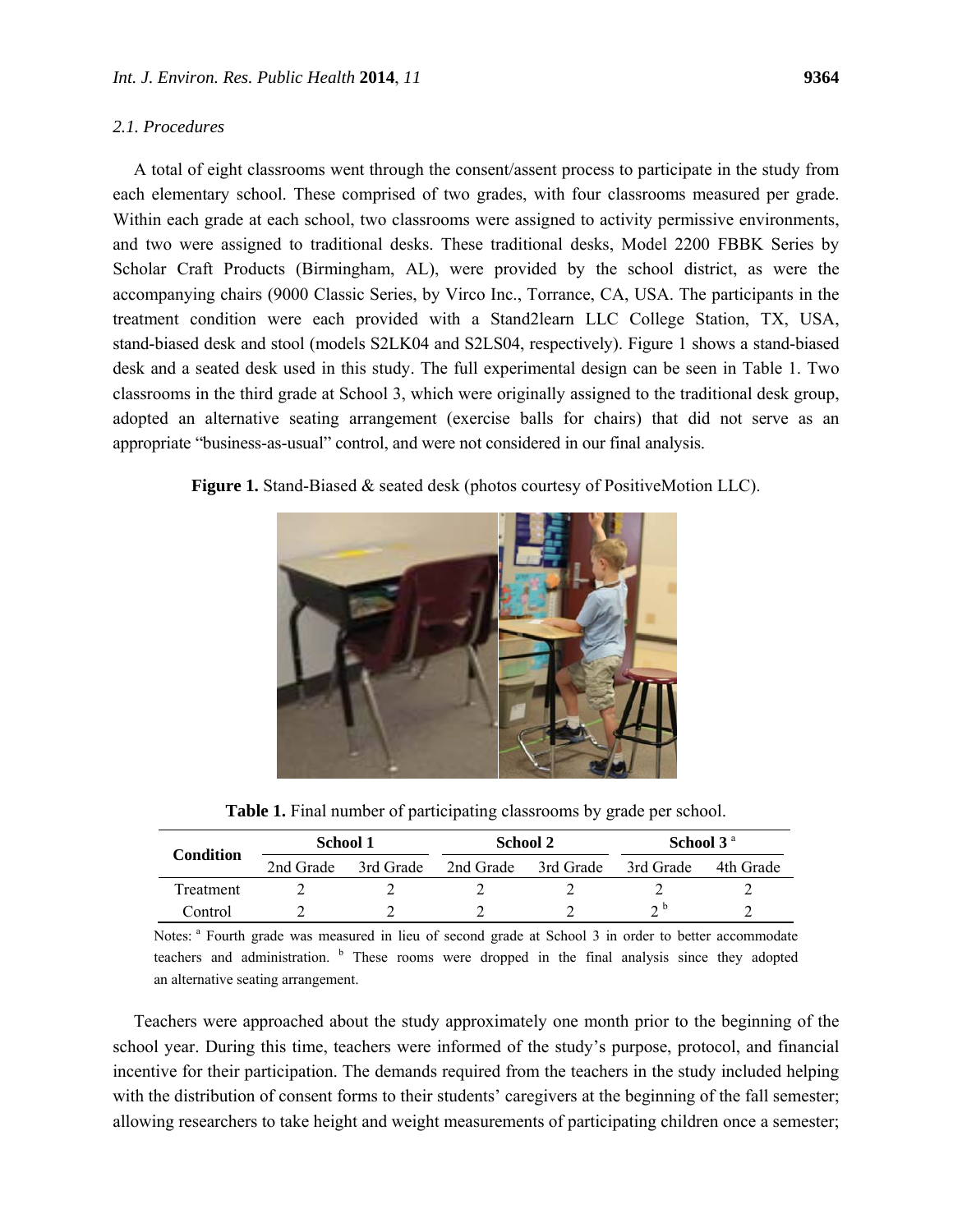and to assist with the distribution of armband devices for their participating students for one week in the fall and one week in the spring. All 24 of the teachers who were approached consented to the study.

At the beginning of the fall semester, consent forms were distributed by the participating teachers to each of their student's caregivers. In addition, researchers attended "back to school" meetings in order to provide further information on the nature of the study to parents. Consent forms for children were gathered and tallied by the third week of school. Researchers then organized short trips to each classroom during the school day in order to gain assent from consented children and, if the child agreed to participate in the study, researchers measured height and weight with calibrated scales and stadiometers and then recorded birthdates, gender and race in order to calibrate individual Sensewear<sup>®</sup> devices. These devices are designed to systematically record step count and calculate energy expenditure for every minute that the device is worn; energy expenditure is calibrated individually based on gender, age, height, weight, handedness, and whether the subject smokes as variables. The device is attached to a participant's upper arm via an adjustable Velcro strap and is only activated when its sensors have skin contact.

Calibrated devices were labeled with an identification number and, due to limited availability of armband devices, were distributed randomly to four classrooms a week until all were sampled (six weeks), with data upload and recalibration occurring each weekend between distribution weeks. Each participant was asked to wear their Sensewear<sup>®</sup> device for five consecutive school days. Calibrated devices were delivered to classrooms before school on Monday morning and were retrieved from teachers at the end of the school day on Friday of the same week. Teachers were responsible for assisting students with the armband device and were provided instructions on how the child should wear them (*i.e.*, on the upper arm, with sensors touching the skin) and when the devices should be distributed (*i.e.*, as soon as the child arrives for class that day). Participating teachers received \$50 per semester at the conclusion of the armband week as the incentive for participation. This protocol was executed in both fall and spring semesters.

#### *2.2. Statistical Analysis*

While the Sensewear<sup>®</sup> devices were worn by participants throughout the entire school day (approximately 8:30 a.m.–2:30 p.m.), final measures were extracted from two-hour block lecture times. This was to ensure that the data would reflect a time when all students were specifically constrained to their individual workstations for lecture style teaching covering math, history and English. Two-hour blocks in the morning, (typically  $9:00$  a.m. $-11:00$  a.m.) were identified by the teachers as being consistent in instruction style and topic across all rooms and were matched by control and intervention rooms. Our first attempt at evaluating the effectiveness of the stand biased desks focuses on the most obvious question, which is whether the intervention makes any impact during the traditional lecture time spent with children at their desks. We did not include other periods in this investigation since children do many different recess and PE programs at each school and in each grade, and including them would have confounded our analysis. We do realize that it is also very important to learn the impact of the intervention on the overall EE of children, so in our future studies we will measure children for 24 h a day and report our results accordingly. Additionally, teachers staggered monitor donning times in the morning and our devices needed at least 10 min to acclimate to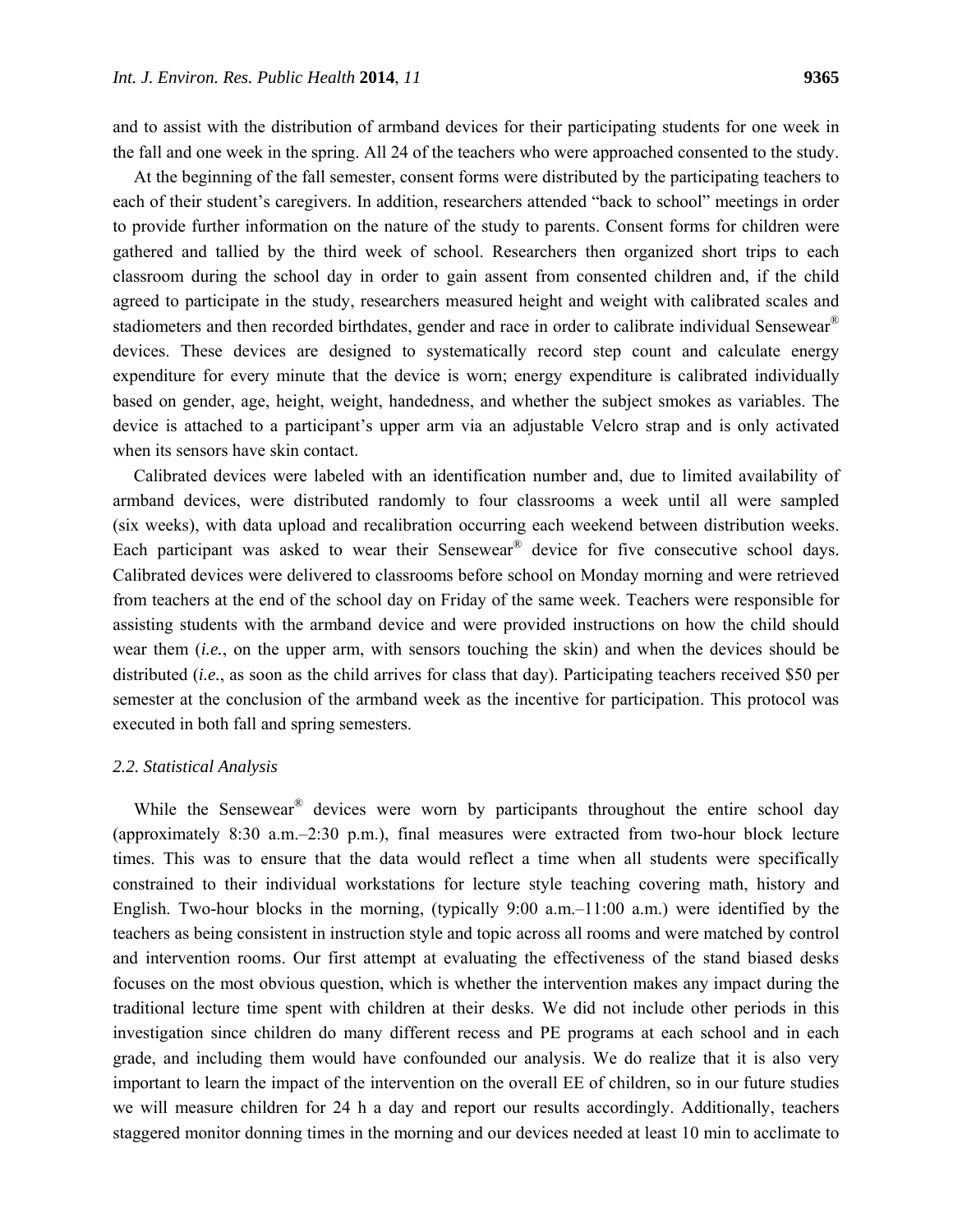the room and the wearer. Therefore consistent data could not be counted on prior to 8:30 a.m. The two classrooms that switched to exercise balls were excluded from the analysis. Summary statistics for the baseline measures (taken in the fall) and participant demographics for both the treatment and control groups were first examined. For each of the outcome measures (EE, steps), an average value was obtained over the five day period for each child during the two hour blocks. The means or frequencies were compared between the treatment groups using a two-sample T-test or a chi-square test, as appropriate. Similar participant demographics were also compared between the children who completed the spring assessment and those who did not complete the study or failed to keep their original treatment plan. In addition, means and 95% confidence intervals were plotted for the two outcome variables between fall and the spring semesters for each treatment group.

A hierarchical linear mixed effects model was used to examine the effect of the stand-biased desks on EE and step counts [25]. The advantage of such a model is that it takes into consideration the correlations of the measurements taken from the same person over five days in both semesters, as well as the correlations among children from the same classroom. This model permitted the use of all subjects in the analysis, including the subjects who had only measurements in the fall, as long as the missing data were completely at random. EE and step counts measured in each one minute interval during the two hour blocks on each of the five days served as the dependent variables in the analysis. The fixed covariates included the treatment group, semester (fall *vs.* spring), gender, grade, race, BMI categories, and the interactions between these covariates and the treatment group. The random effects consisted of a random intercept for each child, which is nested in the random effect of classroom. The significance of the interaction terms and the random effects were examined using a likelihood ratio test. Due to the boundary problem for testing a random effect, an ad hoc procedure (*i.e.*, dividing the *p* value by 2) was used to determine whether a random effect should be kept in the model ([26], page 206). A SAS procedure Proc Mixed, version 9.2, was used to perform the analysis. Empirical variance estimators were used to make the results more robust to misspecifications of the correlation structure.

#### **3. Results**

Due to deletion of the exercise ball classrooms, attrition, and incomplete physical data sets, 337 of the 374 child participants provided data on EE and steps during the fall semester, and 326 comprised the final sample size at the end of the spring semester. The assignment of the treatment condition was also not equally balanced among schools and grades due to the fact that two planned control classrooms in the third grade at School 3 used exercise balls in place of chairs, and were thus excluded from the control group. This contributed to an imbalance of the amount of participants within each condition, as 202 students were assigned to the treatment group, while 135 were assigned to traditional seated desks (*i.e.*, control group) in the fall. As exhibited in Table 2, no difference was seen in other demographics across the two conditions, including age, gender, race, and BMI measures.

The sample was almost equally comprised of males and females, with a mean age of 8.5 years. The majority of participating students were White (approximately 70% in the treatment group and 67% in the control group), while roughly 12% (13%) of the treatment (control) groups were Black. About 11% (10%) of the treatment (control) groups were Hispanic, although participants of Asian American descent were represented more in the control group (8%) than in the treatment group (6%). The mean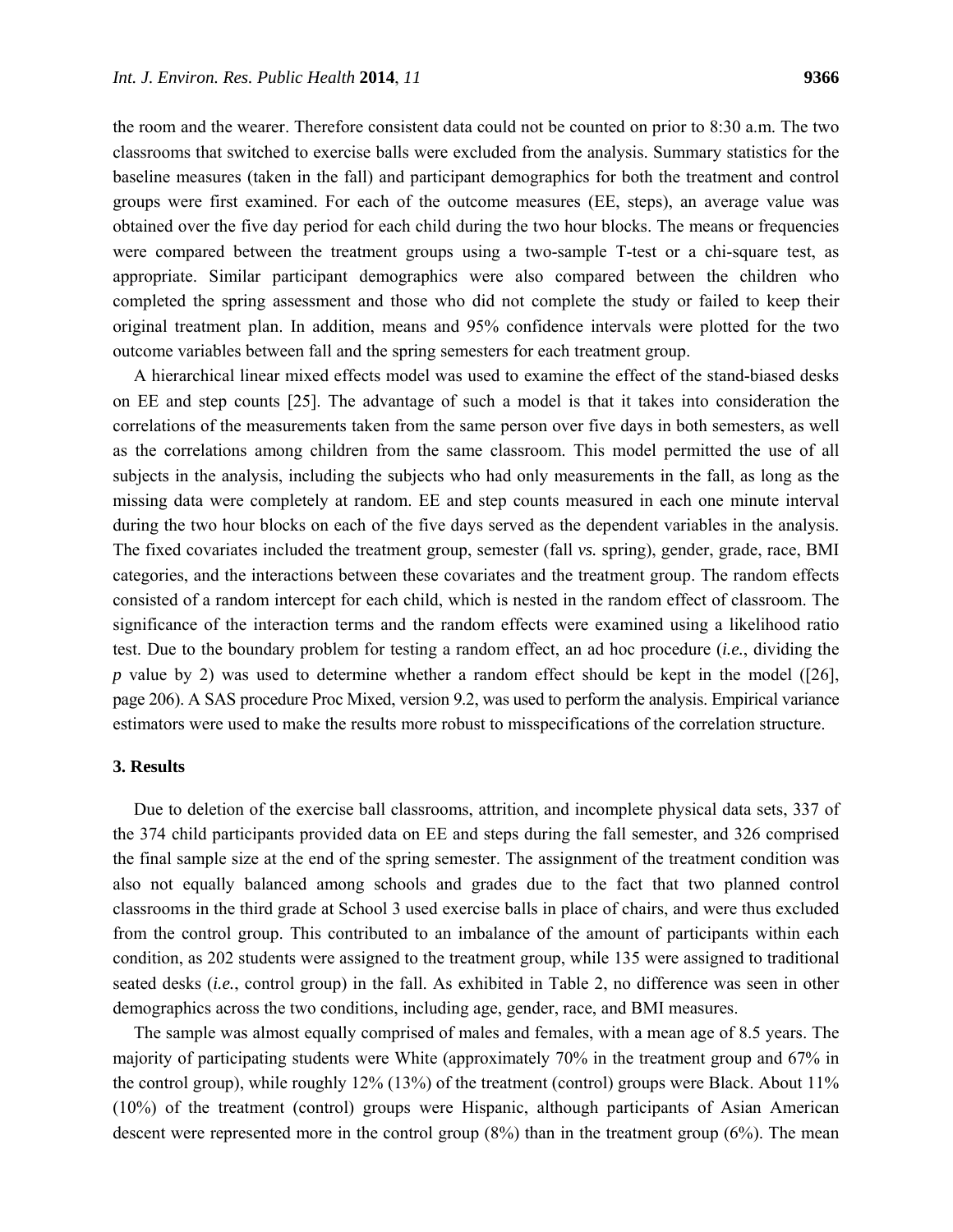BMI (percentile) was 17.4 (58.1%) for the treatment group and 17.7 (62.7%) for the control group. Based on CDC BMI percentiles of 85%–95% being overweight and greater than 95% being obese, 16% of the treatment group fell into an overweight domain, while 13% was classified as clinically obese. Similarly, 15% of the control group was overweight, while 16% was categorized as clinically obese. Full descriptors of participants in both treatment and controls groups can be seen in Table 2.

| <b>Descriptives</b>                   | <b>Treatment</b> | <b>Control</b> | $p$ -Value $*$ |  |
|---------------------------------------|------------------|----------------|----------------|--|
|                                       | $(n = 202)$      | $(n = 135)$    |                |  |
| <b>School</b>                         |                  | $-$            | 0.0459         |  |
| School $1$ $\left(\frac{9}{6}\right)$ | 33.17            | 21.48          |                |  |
| School $2$ $(\%)$                     | 34.16            | 44.44          |                |  |
| School $3$ $\frac{6}{6}$              | 32.67            | 34.07          |                |  |
| Gender                                |                  |                | 0.9469         |  |
| Female $(\% )$                        | 50.00            | 49.63          |                |  |
| Male $(\% )$                          | 50.00            | 50.37          |                |  |
| Age (years)                           | 8.45(0.84)       | 8.49 (0.84)    | 0.6691         |  |
| Grade                                 |                  |                | 0.2170         |  |
| Grade $2 \left( \% \right)$           | 40.10            | 40.74          |                |  |
| Grade $3$ (%)                         | 45.05            | 37.78          |                |  |
| Grade $4$ (%)                         | 14.85            | 21.48          |                |  |
| Race                                  |                  | $-$            | 0.4728         |  |
| Black $(\% )$                         | 11.88            | 12.59          |                |  |
| Hispanic (%)                          | 11.39            | 10.37          |                |  |
| Asian $(\% )$                         | 6.44             | 8.15           |                |  |
| Native American (%)                   | 0.00             | 1.48           |                |  |
| White $(\% )$                         | 70.30            | 67.41          |                |  |
| BMI                                   | 17.44(3.26)      | 17.73(3.00)    | 0.4096         |  |
| <b>BMI</b> percentile                 | 58.11 (30.96)    | 62.66 (27.95)  | 0.1704         |  |
| <b>BMI</b> Category                   |                  |                | 0.7502         |  |
| Normal or Under (%)                   | 70.79            | 68.89          |                |  |
| Overweight (%)                        | 15.84            | 14.81          |                |  |
| Obese $(\% )$                         | 13.37            | 16.30          |                |  |

**Table 2.** Baseline characteristics for students participating in the study, expressed in means (standard deviation) or percentages.

**\*** *p*-values are obtained using Pearson chi-square tests or two-sample T-tests as appropriate.

We also compared the children who completed the spring assessment with those who dropped out of the study. Included also in the group of non-completers were the two classrooms that used exercise balls for chairs. The results are shown in Table 3. No differences were observed in age, gender, or BMI between the completers and non-completers. However, there were a higher percentage of Black participants in the non-completers group (27%) compared to the completer group (10%).

The mean and 95% confidence interval plots for the mean EE for different treatment groups in the fall and spring were shown in Figure 2. Similar measures for the step counts were shown in Figure 3. Without adjusting for other covariates, the observed EE and step counts were larger for the treatment group in the fall, but the differences between the two groups were reduced in the spring.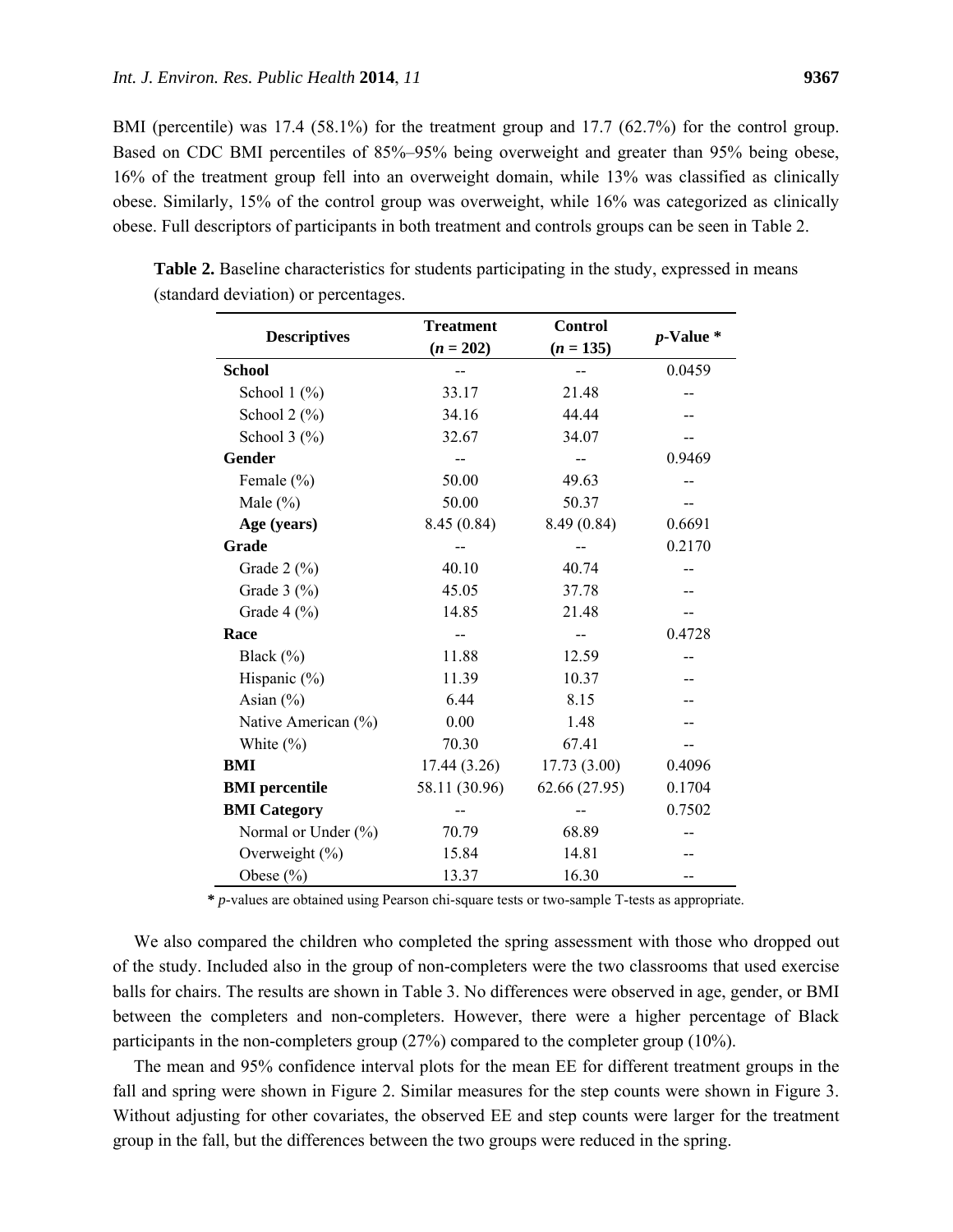|                 |  | <b>Table 3.</b> Baseline characteristics comparing students who completed the physical   |  |  |  |
|-----------------|--|------------------------------------------------------------------------------------------|--|--|--|
|                 |  | measurement in the Fall and Spring (completers) with students who dropped out from the   |  |  |  |
|                 |  | study or changed the treatment (non-completers), expressed in means (standard deviation) |  |  |  |
| or percentages. |  |                                                                                          |  |  |  |

|                                       | <b>Non-Completers</b> | <b>Completers</b> | $p$ -Value <sup>a</sup> |  |
|---------------------------------------|-----------------------|-------------------|-------------------------|--|
| <b>Descriptives</b>                   | $(n = 48)$            | $(n = 326)$       |                         |  |
| <b>School</b>                         |                       |                   | < 0.0001                |  |
| School $1$ $\frac{\%}{\%}$            | 68.75                 | 28.22             |                         |  |
| School $2$ $\left(\frac{9}{6}\right)$ | 6.25                  | 38.96             |                         |  |
| School $3$ $\frac{6}{6}$              | 25.00                 | 32.82             |                         |  |
| Gender                                |                       |                   | 0.3334                  |  |
| Female (%)                            | 43.75                 | 51.23             |                         |  |
| Male $(\% )$                          | 56.25                 | 48.77             |                         |  |
| Age (years)                           | 8.50(0.67)            | 8.45(0.83)        | 0.7008                  |  |
| Grade                                 |                       |                   | 0.0009                  |  |
| Grade 2 (%)                           | 20.83                 | 41.10             |                         |  |
| Grade $3$ (%)                         | 70.83                 | 42.02             |                         |  |
| Grade $4$ (%)                         | 8.33                  | 16.87             |                         |  |
| Race                                  |                       |                   | 0.0400 <sup>b</sup>     |  |
| Black $(\% )$                         | 27.08                 | 10.12             |                         |  |
| Hispanic (%)                          | 8.33                  | 10.74             |                         |  |
| Asian $(\% )$                         | 4.17                  | 7.98              |                         |  |
| Native American (%)                   | 0.00                  | 0.61              |                         |  |
| White $(\% )$                         | 60.42                 | 70.55             |                         |  |
| <b>BMI</b>                            | 18.00(2.77)           | 17.56(3.22)       | 0.3655                  |  |
| <b>BMI</b> percentile                 | 67.49 (28.22)         | 59.55 (30.01)     | 0.0854                  |  |
| <b>BMI</b> Category                   |                       |                   | 0.3707                  |  |
| Normal or Under $(\% )$               | 62.50                 | 70.25             |                         |  |
| Overweight (%)                        | 22.92                 | 15.03             |                         |  |
| Obese $(\% )$                         | 14.58                 | 14.72             |                         |  |

Notes:<sup>a</sup> *p*-values are obtained using Pearson chi-square tests or two-sample T-tests as appropriate. <sup>b</sup> *p*-value is obtained using Fisher exact test due to small expected numbers in some categories.

The results from fitting a hierarchical linear mixed effects model for EE are shown in Table 4. All the interaction terms between treatment group and other covariates were not statistically significant except the interaction term of treatment and semester from a likelihood ratio test. Both the random effect for child and the random effect for classroom were significant and kept in the model. Therefore, after adjusting for other covariates, the use of a stand-biased desk showed a higher mean EE by 0.16 kcal/min ( $p < 0.0001$ ) in the fall semester compared to the control group, but a smaller difference of 0.08 ( $p = 0.0092$ ) in the spring semester. There was a small, but statistically significant, increase of EE of 0.07 kcal/min ( $p = 0.0157$ ) from the fall to spring semesters, for the control group, which may reflect the natural EE increase that children adopt across their growth cycle. Male students possessed a higher, but not statistically significant EE, when compared to female students  $(0.04 \text{ kcal/min}, p =$ 0.0704). Second graders had lower EE than third graders (0.13 kcal/min, *p* < 0.0001), while fourth graders had greater EE than third graders  $(0.12 \text{ kcal/min}, p = 0.0016)$ . Among the different ethnicity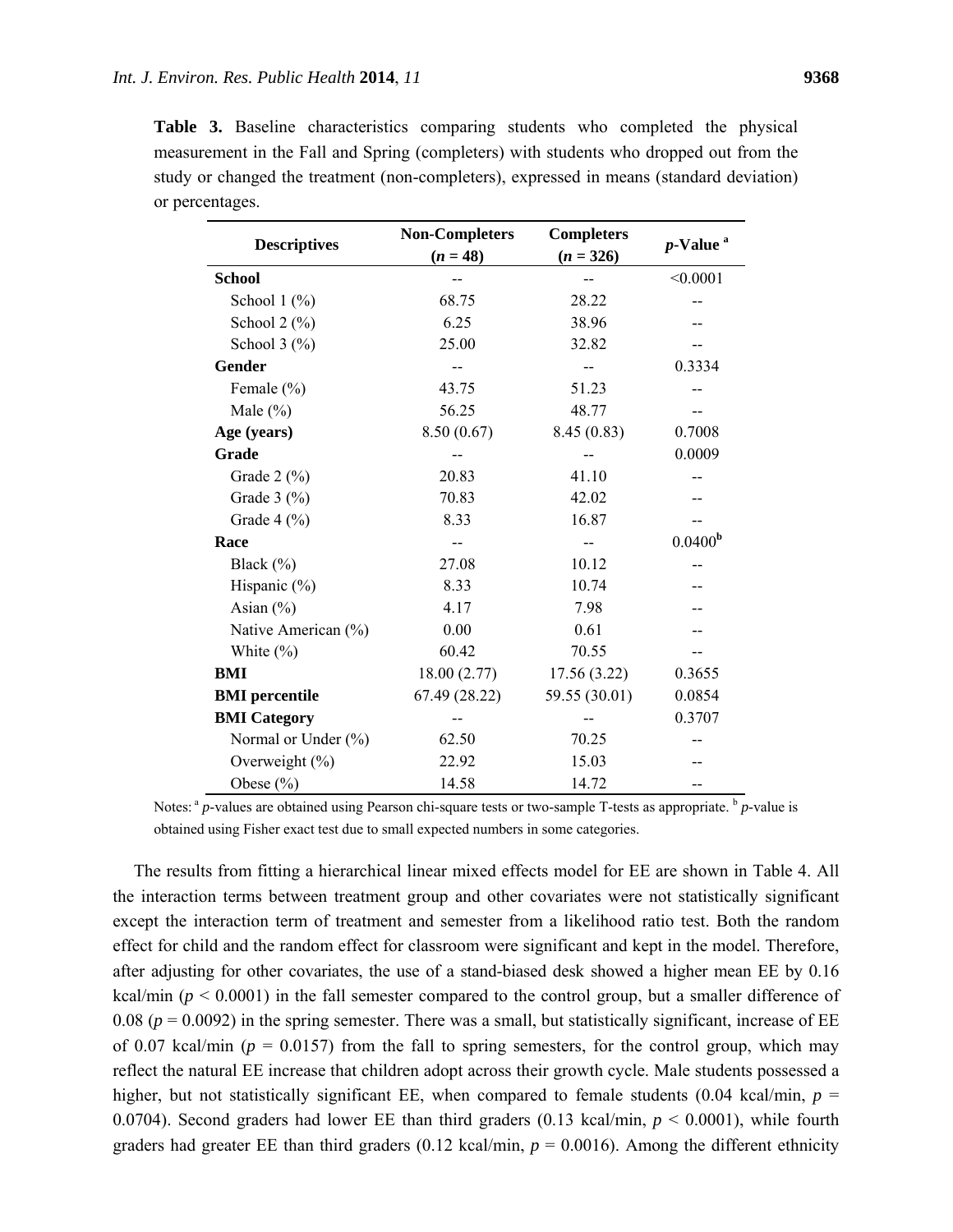groups, Black participants had a higher EE than White participants (0.06 kcal/min,  $p = 0.0131$ ). It is noteworthy that, compared to participants within a normal weight range, overweight participants showed higher EE of 0.24 kcal/min ( $p < 0.0001$ ), while the EE of obese participants were higher by 0.40 kcal/min ( $p < 0.0001$ ). This reinforced the observation that overweight and obese participants expended greater energy than normal weight participants, regardless of treatment options, or time of the measurement.

**Figure 2.** Plots of mean EEs and their 95% confidence intervals for treatment (stand-biased) and control groups in the fall and spring semesters.



**Figure 3.** Plots of mean step counts and their 95% confidence intervals for treatment (stand-biased) and control groups in the fall and spring semesters.

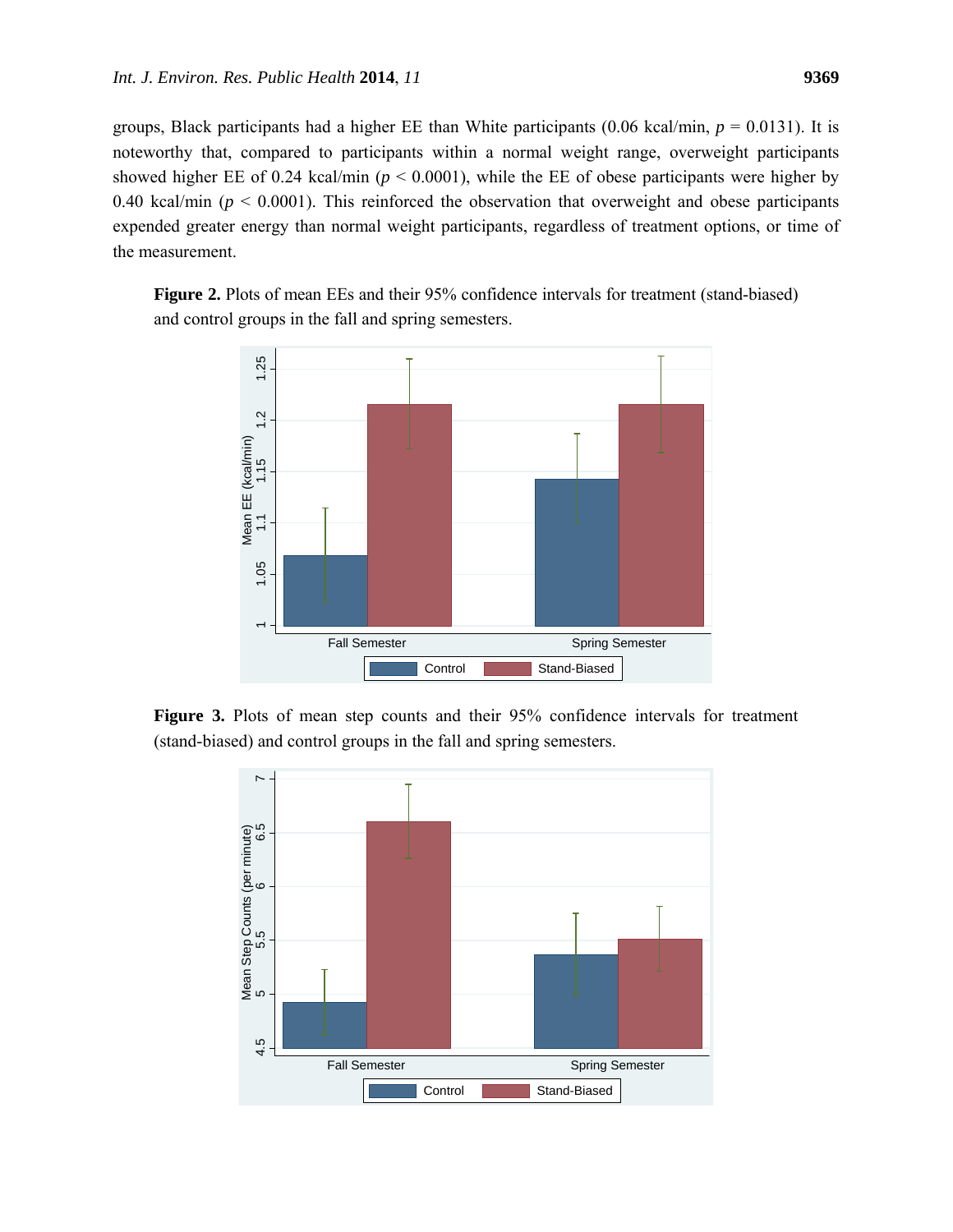| <b>Covariates</b>     | <b>Parameter Estimate</b> | <b>Standard Error</b> | <i>p</i> -Value |  |  |
|-----------------------|---------------------------|-----------------------|-----------------|--|--|
| <b>Fixed Effects</b>  |                           |                       |                 |  |  |
| Intercept             | 0.98                      | 0.04                  | < 0.0001        |  |  |
| Treat                 | 0.16                      | 0.04                  | < 0.0001        |  |  |
| Semester              | 0.07                      | 0.03                  | 0.0157          |  |  |
| Male                  | 0.04                      | 0.02                  | 0.0704          |  |  |
| Grade 2               | $-0.13$                   | 0.03                  | < 0.0001        |  |  |
| Grade 4               | 0.12                      | 0.04                  | 0.0016          |  |  |
| <b>Black</b>          | 0.06                      | 0.02                  | 0.0131          |  |  |
| Hispanic              | $-0.02$                   | 0.04                  | 0.5975          |  |  |
| Asian                 | $-0.04$                   | 0.05                  | 0.3859          |  |  |
| Overweight            | 0.24                      | 0.03                  | < 0.0001        |  |  |
| Obese                 | 0.40                      | 0.05                  | < 0.0001        |  |  |
| Treat*Semester        | $-0.08$                   | 0.04                  | 0.0459          |  |  |
| <b>Random Effects</b> |                           |                       |                 |  |  |
| Classroom             | 0.002                     | 0.001                 |                 |  |  |
| Child                 | 0.041                     | 0.003                 |                 |  |  |
| Residual              | 0.250                     | 0.0006                |                 |  |  |

**Table 4.** Effects of treatment and other covariates on EE from fitting a linear mixed effects model to the data.

The results from fitting a hierarchical linear mixed effects model for steps were shown in Table 5. Again, all the interaction terms between treatment group and other covariates were not statistically significant except the interaction term of treatment and semester from a likelihood ratio test. Both the random effect for child and the random effect for classroom were significant and kept in the model. We concluded that, after adjusting for other covariates, the use of a stand-biased desk showed a higher mean step count by 1.61 steps/min ( $p = 0.0002$ ) in the fall semester compared to the control group, but the difference diminished to 0.12 steps/min ( $p = 0.8193$ ) in the spring semester. There was a slight, not statistically significant increase of 0.40 steps/min ( $p = 0.4610$ ) from the fall to spring semesters, for the control group. Male students showed a higher step count when compared to female students  $(0.61 \text{ steps/min}, p = 0.0059)$ , while grade level did not appear to make a difference in step counts. Among the different ethnicity groups, Black and Hispanic participants had a higher step count than White participants (1.36 steps/min,  $p = 0.0001$ , and 0.62 steps/min,  $p = 0.0041$ , respectively). Similar to EE, when compared to participants within a normal weight range, overweight participants had a higher step count of 0.78 steps/min ( $p < 0.0001$ ), while the difference between obese participants and normal participants was  $0.62$  steps/min ( $p = 0.0059$ ). This result showed that overweight and obese children took more steps than normal weight children under both treatment conditions and during each of the semesters.

# **4. Discussion**

To the authors' knowledge, this study is the first in the United States to examine a large-scale, multi-school, multi-grade level cohort of elementary school children and their participation in a stand-biased desk intervention to increase physical activity. Previous pilot studies and this current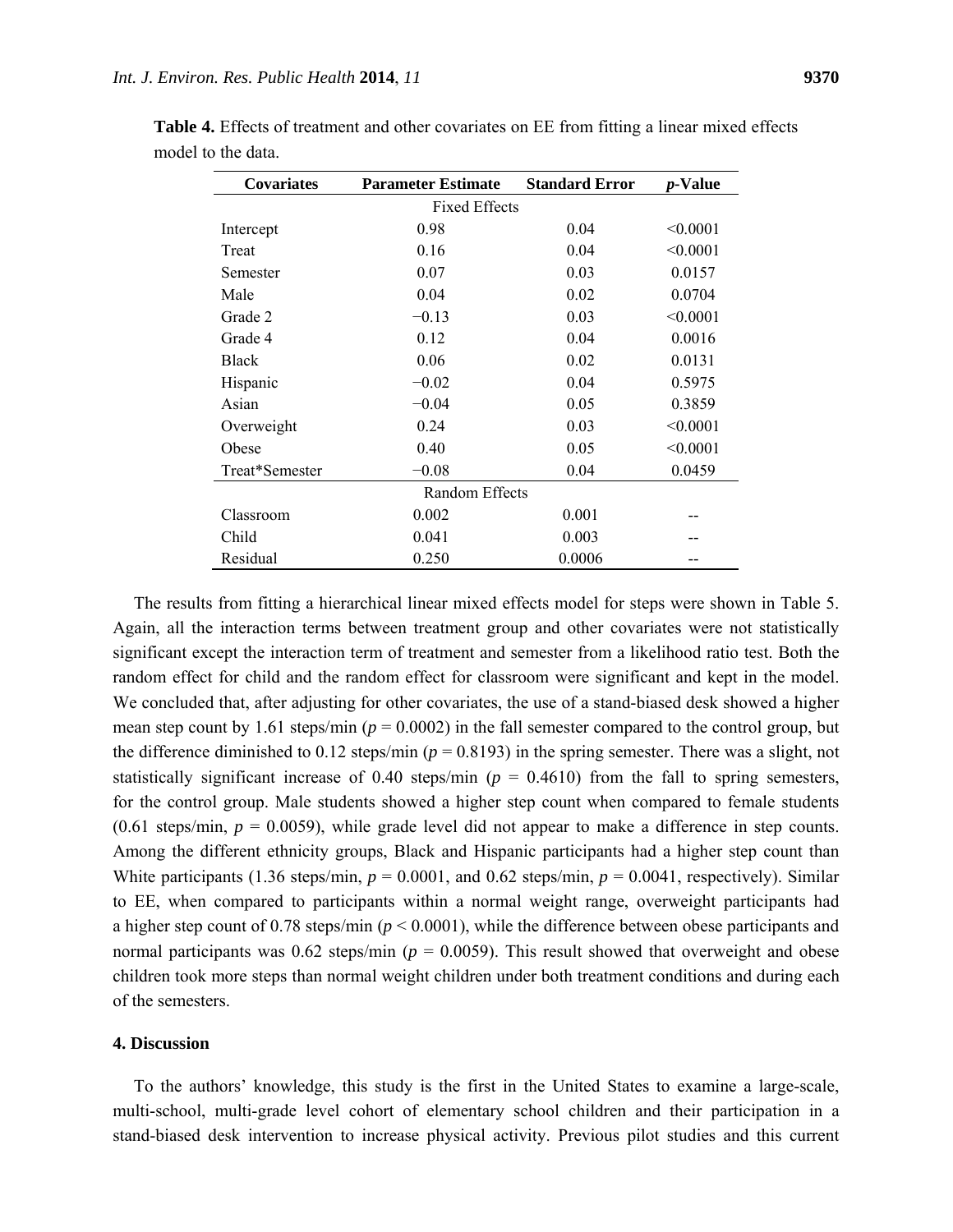research indicate that, when children are given environments that encourage and promote movement during instructional time, they will move more and consequently increase their energy expenditure. Similarly, traditional seated environments may actually constrain children's natural physicality and restrict their movements to a minimal level. This can result in self-perpetuating sedentary behavior that is difficult to counteract in later life. It is important to note that obese children in standing-desk classrooms are not necessarily moving at a rate that is greater than their normal-weight peers, but instead are increasing their activity to be at a similar level. This increased activity, in combination with greater body mass, results in higher energy expenditure that would not have likely occurred in traditional seated environments. In addition, there was no evidence gender or racial variations in the effectiveness of this intervention, although some baseline differences with these factors and physical activity at certain ages, along with the outcome of obesity, should be noted. Overall, the likelihood of this intervention to improve physical activity seems to be equivalent across gender and racial groups without interfering with the students' comfort, classroom engagement, and behavior [27]. As a result, stand-biased desks are a potential intervention for increasing energy expenditure, especially given the aforementioned difficulty of finding such interventions that uniformly benefit children of all communities and ethnic backgrounds [13].

| <b>Covariates</b>    | <b>Parameter Estimate</b> | <b>Standard Error</b> | <i>p</i> -Value |  |  |
|----------------------|---------------------------|-----------------------|-----------------|--|--|
| <b>Fixed Effects</b> |                           |                       |                 |  |  |
| Intercept            | 4.07                      | 0.34                  | < 0.0001        |  |  |
| Treat                | 1.61                      | 0.43                  | 0.0002          |  |  |
| Semester             | 0.40                      | 0.54                  | 0.4610          |  |  |
| Male                 | 0.61                      | 0.22                  | 0.0059          |  |  |
| Grade 2              | 0.48                      | 0.41                  | 0.2378          |  |  |
| Grade 4              | $-0.13$                   | 0.35                  | 0.7101          |  |  |
| <b>Black</b>         | 1.36                      | 0.36                  | 0.0001          |  |  |
| Hispanic             | 0.62                      | 0.22                  | 0.0041          |  |  |
| Asian                | 0.11                      | 0.26                  | 0.6791          |  |  |
| Overweight           | 0.78                      | 0.19                  | < 0.0001        |  |  |
| Obese                | 0.62                      | 0.22                  | 0.0059          |  |  |
| Treat*Semester       | $-1.49$                   | 0.66                  | 0.0246          |  |  |
| Random Effects       |                           |                       |                 |  |  |
| Classroom            | 0.46                      | 0.19                  |                 |  |  |
| Child                | 2.56                      | 0.22                  |                 |  |  |
| Residual             | 164.01                    | 0.38                  |                 |  |  |

**Table 5.** Effects of treatment and other covariates on step counts from fitting a linear mixed effects model to the data.

The concept underlying the study design was to show how the environmental change of a stand-biased classroom might "appear" at the start of a new school year. In this situation, teachers may not have the opportunity to receive formal orientation and training to the desks. This was designed so the researchers would maintain the lowest level of interaction possible with the participants to determine if there was a measurable treatment effect. As a result, teachers were purposefully provided limited information and training with the desks in order to avoid this potential bias in data collection.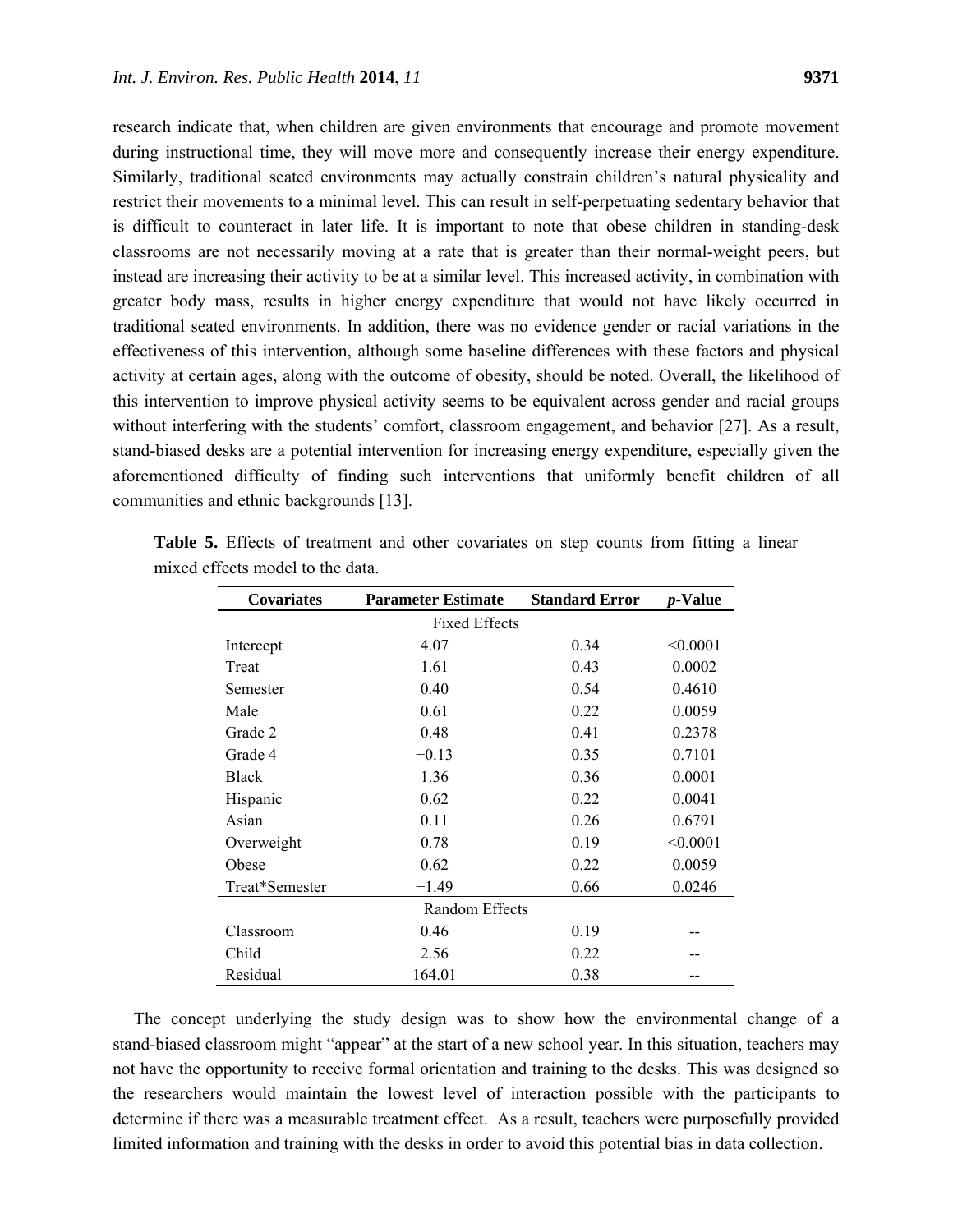This study was conducted in elementary school children, whose school schedules were comprised of a range of diverse activities, including relatively short periods of focused instructional time interchanged with art, music, computer, physical education, lunch, and recess classes. As children progress to higher grade levels, however, seated instructional time typically increases, with up to six hours a day usually spent sitting in didactic-format classrooms. The effects of stand-biased desks may, therefore, be greatly magnified with older students whose school days are characterized by even more sedentary activities. Further study is needed to explore this hypothesis.

These findings also have obvious implications for policy and practice. The results of this study and previous pilot studies have established that activity-permissive classrooms do not cause harm to students; result in increased energy expenditure that may combat obesity among those in the highest risk categories; and improve behavioral engagement [17]. If this environmental change improves both health and academic outcomes, this should serve as an incentive for schools to invest in altering their standard for classroom furniture to stand-biased modifications.

While the findings of this study are significant, several limitations should be considered. First, the study was conducted only in elementary school students, and the results are not necessarily generalizable to populations in different developmental stages (*i.e.*, adolescents). Second, while the schools participating in the study were diverse, the demographics of the students participating and the school settings may not be representative of those in other communities. Third, a lack of baseline measures for all children, in all schools, with all teachers from our cohort, is a limitation of this study. More research is needed to understand how different demographic and school characteristics would influence the overall effectiveness of activity-permissive classrooms. Finally, the analysis was limited to the two hours each day that were comparable for all the classrooms during instructional time. Additional data would be needed to monitor effects throughout the day. Future research should include larger scale studies, 24/7 monitoring and older students. Despite the limitations, this study offers important evidence that stand-biased environments can contribute to increasing EE for school children.

## **5. Conclusions**

In conclusion, the findings of this current study indicate that stand-biased desks implementation had a statistically significant and positive impact on EE and steps for children during the standardized lecture time. The downward change of step count in the spring semester in the treatment group may have been related to acclimatization (aka familiarization) to the intervention over time. If this is, in fact, a case of reversion to old habits after the new intervention has worn off, it may indicate a need for more overt training and education on the use and purpose of the standing feature of the desks. Further studies are needed to establish this time related effect and the impact that training and education might have on physical behavior and thereby EE.

Affecting the energy balance is critical to changing the trajectory of obesity. In light of the *Healthy People 2020* goal of reducing childhood obesity, Wang, Orleans, and Gortmaker [28] suggest that a 41 kcal/day increase in EE would be sufficient for changing the obesity trend among the child population. This intervention suggests that a 41 kcal/day increase is not out of reach for this population due to a simple environmental change in a school setting, where most young people spend the majority of their day (a mean of 0.16 kcal/min difference (treatment *vs.* control) is equal to 19.2 kcal/2-hour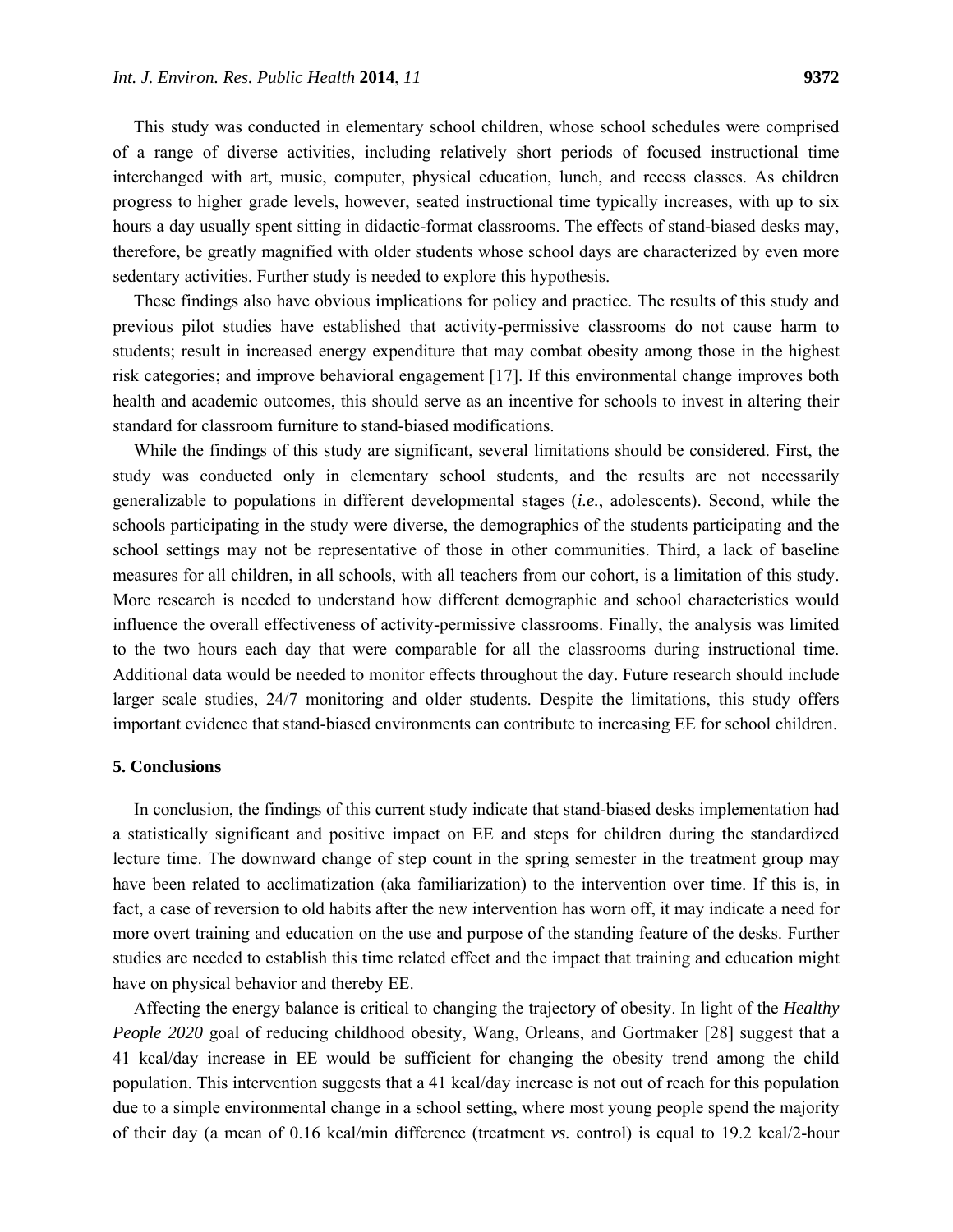study period). Ultimately, stand-biased desks as an activity-permissive environment, show promise as an EE intervention for children in school.

#### **Acknowledgments**

Research reported in this publication was supported by the Eunice Kennedy Shriver National Institute of Child Health & Human Development of the National Institutes of Health under Award Number R21HD068841. The content is solely the responsibility of the authors and does not necessarily represent the official views of the National Institutes of Health.

#### **Author Contributions**

Mark Benden oversaw the implementation of the study, contributed to the experimental design, and assisted with the background of the article. Hongwei Zhao was responsible for the statistical analysis, interpretation of the results, and contributed to the writing process. Christina Jeffrey assisted in study recruitment, data collection, and participated in the writing and editing process. Monica Wendel aided data collection, oversaw the writing process, and facilitated communication between participating schools and experimenters. Jamilia Blake served as a study coordinator, oversaw the writing process, and provided guidance with the selection of the experimental design.

#### **Conflicts of Interest**

Mark Benden notes that he has a financial conflict of interest on file with Texas A&M University as the stand-biased desks used in this study are derived from one of his 19 US Patents. This intellectual property was licensed by Texas A&M University to Stand2Learn, LLC for commercialization. Mark Benden was not involved in data analysis but instead focused on the experimental design and background for this article. The other authors of this paper do not have conflicts of interest to disclose.

## **References**

- 1. Dentzer, S. The child abuse we inflict through child obesity. *Health Affairs* **2010**, *29*, doi:10.1377/ hlthaff.2010.0152.
- 2. Hedley, A.A.; Ogden, C.L.; Johnson, C.L.; Carroll, M.D.; Curtin, L.R.; Flegal, K.M. Prevalence of overweight and obesity among US children, adolescents, and adults, 1999–2002. *JAMA* **2004**, *291*, 2847–2850.
- 3. Dixon, M.O. Elementary School Personnel's Perceptions of and Recommendations for Managing Child Obesity: A Naturalistic Study. Ph.D. Thesis, Texas A&M University, College Station, TX, USA, 18 August 2011.
- 4. Prevalence of Obesity among Children and Adolescents: United States, Trends 1963–1965 through 2007–2008. Available online: http://www.cdc.gov/nchs/data/hestat/obesity\_child\_07\_08/ obesity child 07 08.pdf (accessed on 14 February 2014).
- 5. Story, M.; Kaphingst, K.M.; French, S. The role of schools in obesity prevention. *Future Child* **2006**, *16*, 109–142.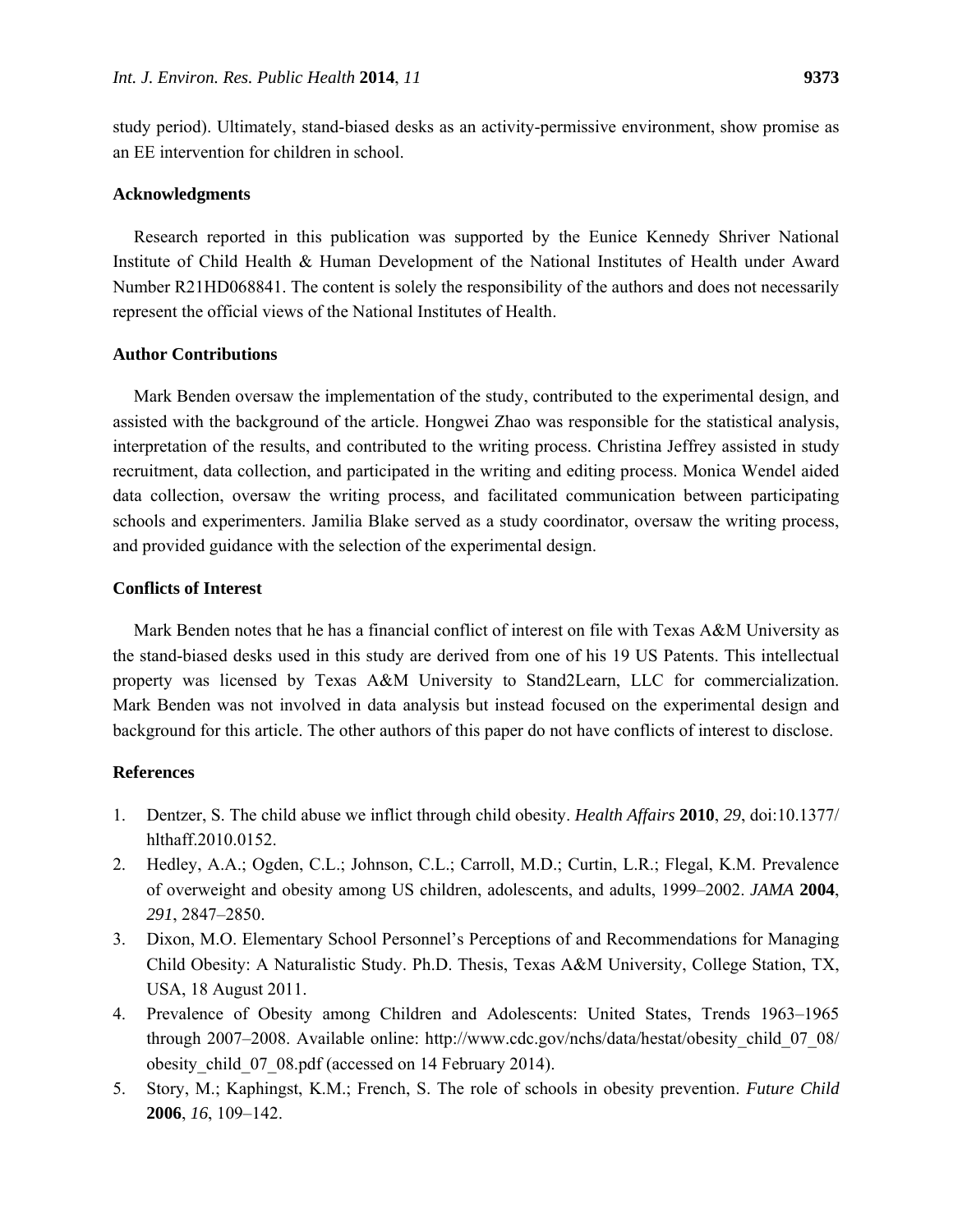- 6. Must, A.; Spadano, J.; Coakley, E.H.; Field, A.E.; Colditz, G.; Dietz, W.H. The disease burden associated with overweight and obesity. *JAMA* **1999**, *282*, 1523–1529.
- 7. Schwimmer, J.B.; Burwinkle, T.M.; Varni, J.W. Health-Related quality of life of severely obese children and adolescents. *JAMA* **2009**, *289*, 1813–1819.
- 8. Nantel, J.; Mathieu, M.; Prince, F. Physical activity and obesity: Biomechanical and physiological key concepts. *J. Obes*. **2011**, *2011*, 1–10.
- 9. Janssen, I.; Craig, W.M.; Boyce, W.F.; Pickett, W. Associations between overweight and obesity with bullying behaviors in school-aged children. *Pediatrics* **2004**, *113*, 1187–1194.
- 10. Zenzen, W.; Kridli, S. Integrative review of school-based childhood obesity prevention programs. *J. Pediatr. Health Care* **2009**, *23*, 242–258.
- 11. De Vet, E.; de Ridder, D.T.D.; de Wit, J.B.F. Environmental correlates of physical activity and dietary behaviors among young people: A systematic review of reviews. *Obes. Rev.* **2011**, *12*, 130–142.
- 12. Costa-Font, J.; Gil, J. Intergenerational and socioeconomic gradients of child obesity. *Soc. Sci. Med.*  **2013**, *93*, 29–37.
- 13. Grow, H.M.G.; Cook, A.J.; Arterburn, D.E.; Saelens, B.E.; Drewnowski, A.; Lozan, P. Child obesity associated with social disadvantage of children's neighborhoods. *Soc. Sci. Med.* **2010**, *71*, 584–591.
- 14. Story, M. School-Based approaches for preventing and treating obesity. *Int. J. Obes.* **1999**, *23*, 43–51.
- 15. Price, J.H.; Desmond, S.M.; Stelzer, C.M. Elementary school principals' perceptions of childhood obesity. *J. School Health* **1987**, *57*, 367–370.
- 16. Thomas, H. Obesity prevention programs for children and youth: Why are their results so modest? *Health Educ. Res.* **2006**, *21*, 783–795.
- 17. Benden, M.E.; Wendel, M.L.; Jeffrey, C.E.; Zhao, H.; Morales, M.L. Within-Subjects analysis of the effects of a stand-biased classroom intervention on energy expenditure. *J. Exerc. Physiol. Online*  **2012**, *15*, 9–19.
- 18. Genes Load the Gun, Environment Pulls the Trigger: Obesity among Children and Adolescents in U.S. Schools. Available online: http://forumonpublicpolicy.com/archivespring08/reid.pdf (accessed on 14 February 2014).
- 19. Dale, D.; Corbin, C.B.; Dale, K.S. Restricting opportunities to be active during school time: Do children compensate by increasing physical activity levels after school? *Res. Q. Exerc. Sport* **2000**, *71*, 240–248.
- 20. Steeves, J.A.; Thompson, D.L.; Bassett, D.R.; Fitzhugh, E.C.; Raynor, H.A. A review of different behavior modification strategies to reduce sedentary screen behaviors in children. *J. Obes.* **2012**, *2012*, 1–16.
- 21. Price, J.H.; Desmond, S.M.; Ruppert, E.S.; Stelzer, C.M. School nurses' perceptions of childhood obesity. *J. School Health* **1987**, *57*, 332–336.
- 22. Lanningham-Foster, L.; Foster, R.C.; McCrady, S.K.; Manohar, C.U.; Jensen, T.B.; Mitre, N.G.; Hill, J.O.; Levine, J.A. Changing the school environment to increase physical activity in children. *Obesity* **2008**, *16*, 1849–1853.